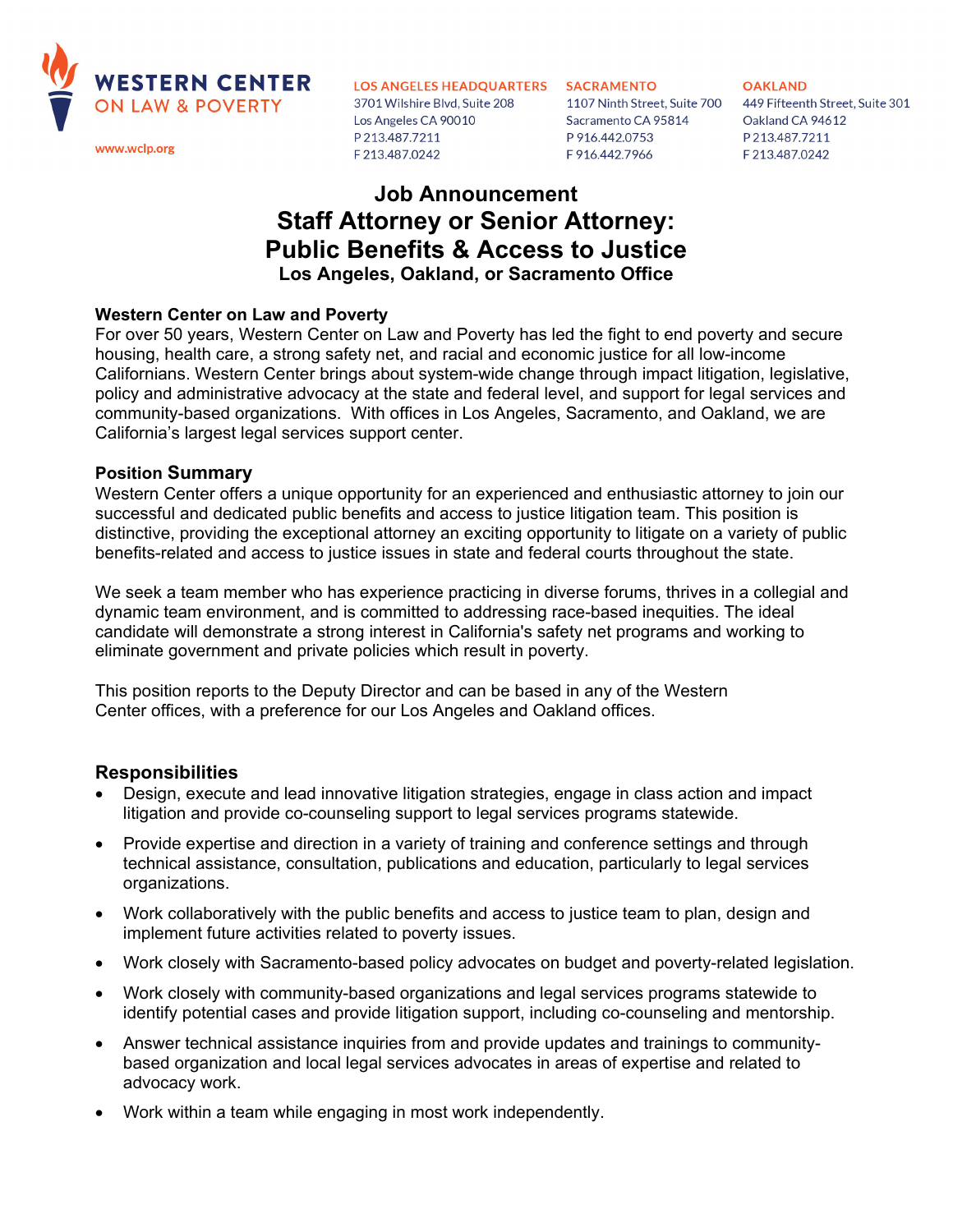- Represent Western Center in various coalitions.
- Some travel, including overnight travel, may be required when it is safe to travel.

## **Qualifications**

The ideal candidate is a dedicated and committed attorney with knowledge of public benefits for lowincome Californians and has the following attributes:

- A commitment to the mission of Western Center, available at www.wclp.org, with a demonstrated commitment to race equity.
- Strong litigation skills in any practice area. Experience representing clients in complex affirmative lawsuits. Familiarity with appellate advocacy is a plus.
- A minimum of nine years' experience (for senior attorney applicants) or a minimum of five years' experience (for staff attorney applicants).
- The ability and enthusiasm to lead litigation teams and to perform the necessary duties of a successful lead counsel.
- A desire to implement innovative advocacy strategies and to strive for exceptional legal results.
- Ability to write statutory language, interpret statutory language and work on administrative law issues.
- Ability to establish and maintain collaborative working relationships in a team environment and in political or potentially sensitive settings.
- Ability to think creatively, be strategic, and exercise good judgment.
- Ability to develop and work in diverse coalitions in which participants may have multiple interests.
- Ability to work in a team setting but independent enough to be able to implement team objectives effectively outside the team setting.
- Ability to work under time pressure.
- Strong writing and oral communication skills.
- Exemplary ethical standards.
- Admitted to practice law in California or willingness to take next California Bar Exam.
- Ability to travel, as needed.

### **Preferred Qualifications**

- Experience working with or coming from historically marginalized communities.
- Experience with community-based organizations or nonprofit legal services agencies.
- Knowledge and understanding of welfare law, economic security, access to justice, racial justice, and anti-poverty policy.

### **Compensation**

Salary is very competitive and commensurate with experience. We provide a generous benefits package, including leave policies, vacation, and December holiday office closure at full pay. We provide numerous opportunities and support to ensure our staff are able to grow and develop their professional skills. The salary range begins at \$90,000 and increases based on experience.